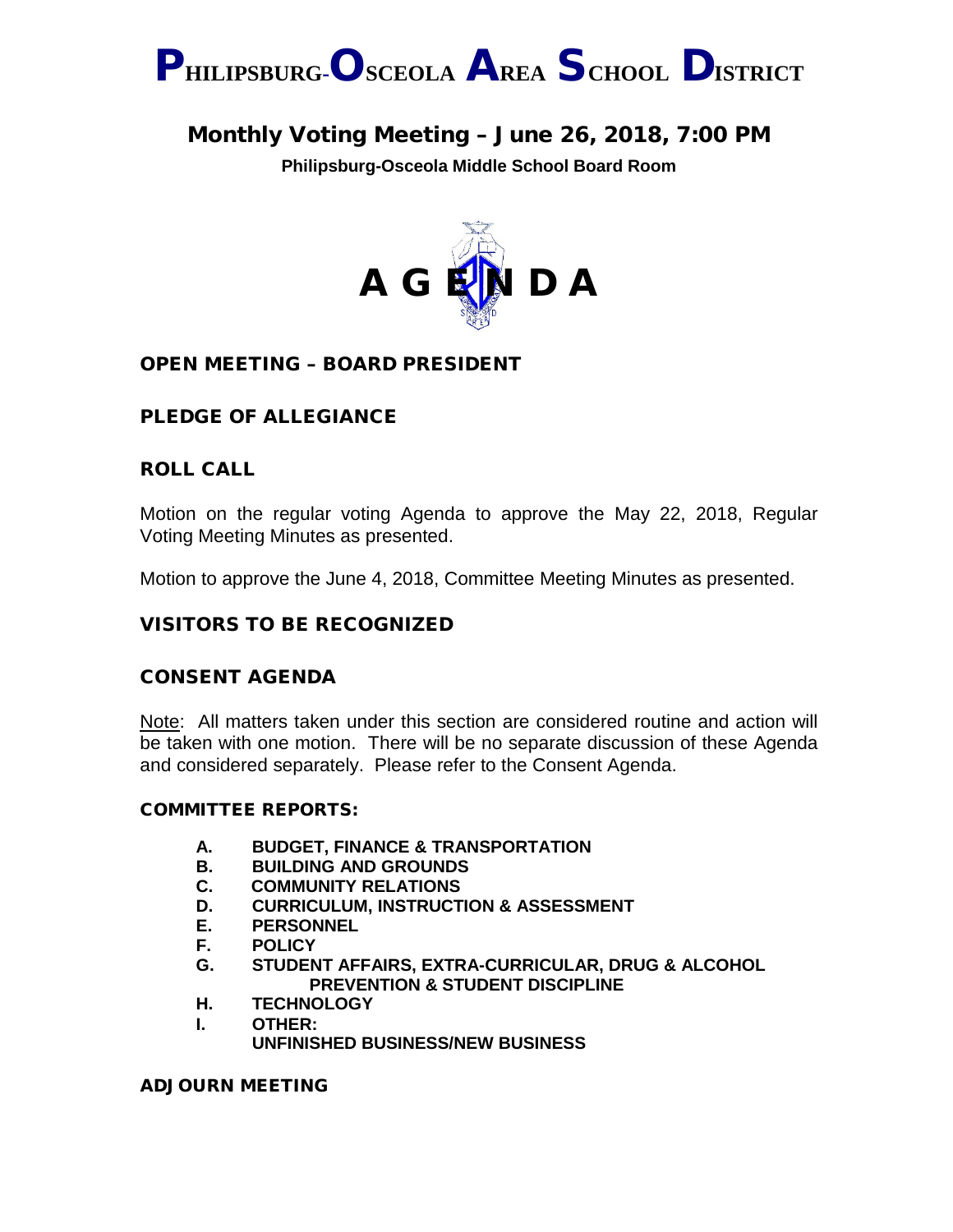Agenda – Voting Meeting – June 26, 2018

# **EXECUTIVE SESSION**

**FOR LEGAL PURPOSES FOR SPORTS**

**Philipsburg Osceola Middle School Board Room Beginning at 6:30 PM**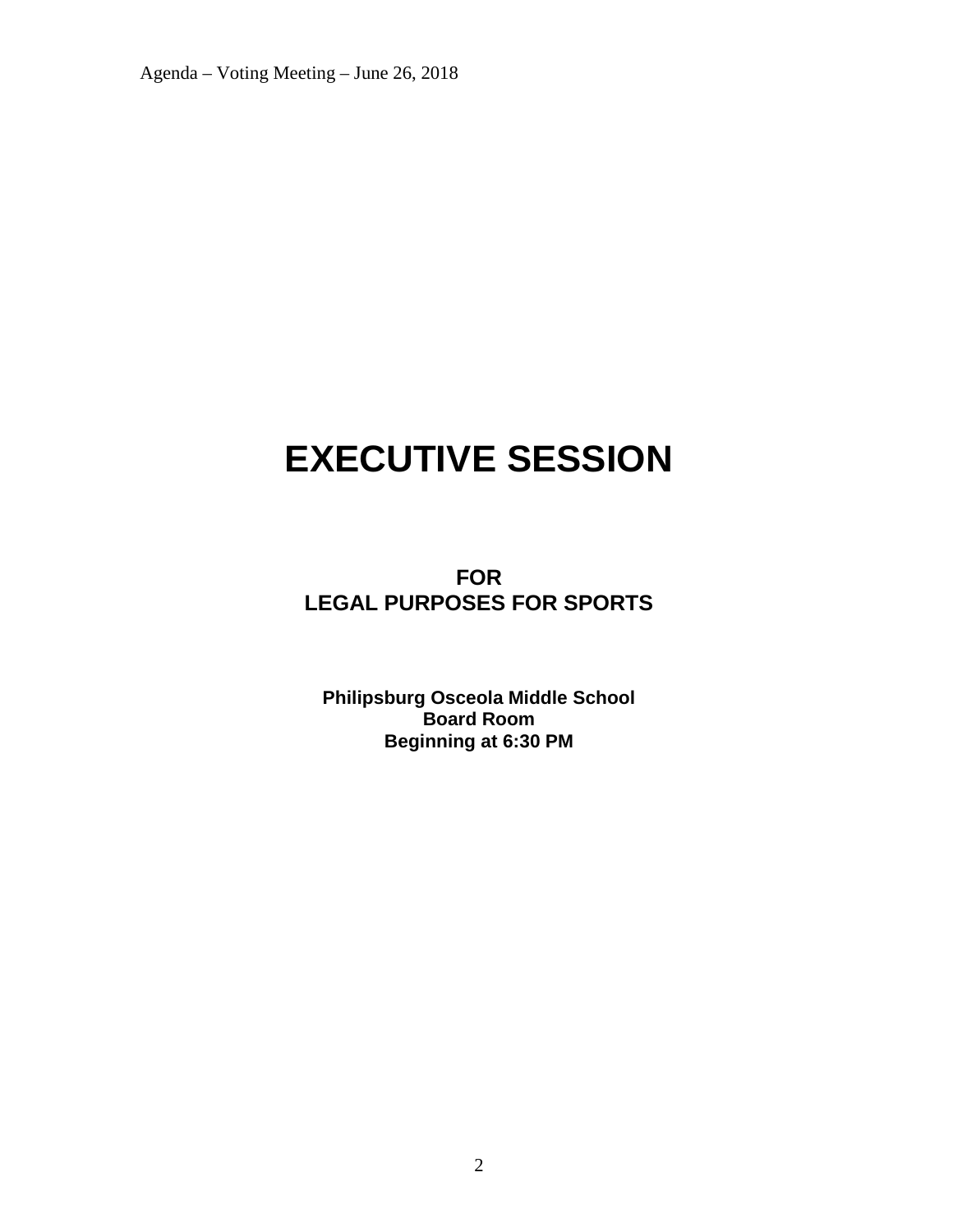### A. BUDGET, FINANCE, & TRANSPORTATION - \*Mr. Miller & Mr. Curtis

- **1. WRESTLING CLUB FINANCIAL REPORT:** Motion to approve the Wrestling Club Financial Report (attached).
- **2. PO QUARTERBACK CLUB FINANCIAL REPORT:** Motion to approve the PO Quarterback Club Financial Report (attached).
- **3. VEHICLE SALE:** Motion to approve the bids and sale of 2001 pickup with plow for \$700.00 and 2001 van for \$125.00.
- **4. DRAYER ATHLETIC TRAINER AGREEMENT:** Motion to approve the Athletic Trainer Agreement for three years with Drayer Physical Therapy for year 1 \$18,500; year 2 \$19,055; and year 3 \$19,626.
- **5. PURCHASING:** Motion to approve the Finance Office to purchase through Amazon and E-Bay as necessary.
- **6. 2018/2019 BUDGET:** Motion to approve the 2018/19 school year budget for \$31,598,660.
- **7. TAX LEVIES:** Motion to approve real estate tax levies of 113.56 for Clearfield County and 50.65 for Centre County.
- **8. TAX LEVIES:** Motion to approve tax levies for per capita, real estate transfers, and earned income tax in the same amounts as in previous years.
- **9. HOMESTEAD/FARMSTEAD:** Motion to approve the homestead/farmstead resolution for 2018 in the amount of \$201.38 per approved parcel.
- **10.DISBURSEMENTS:** Motion to approve the disbursements as listed from January 19, 2018, through June 20, 2018.

| <b>GRAND TOTAL</b>                                        |
|-----------------------------------------------------------|
| Student Activities Account (checks 814493 through 814568) |
| General Account (checks 41939 through 94613)              |
| Construction Clearing Acct. (checks 22324 through 22333)  |
| Construction Account (checks 309325 through 509391)       |
| <b>Capital Reserve Account</b>                            |
| Cafeteria Account (checks 509325 through 509395)          |
| Athletic Account (checks 222332 through 222597)           |
|                                                           |

Payroll for January 26, 2018: \$469,598.76 Payroll for February 9, 2018: \$474,850.81 Payroll for February 23, 2018: \$474,718.67 Payroll for March 9, 2018: \$527,611.66 Payroll for March 23, 2018: \$531,247.83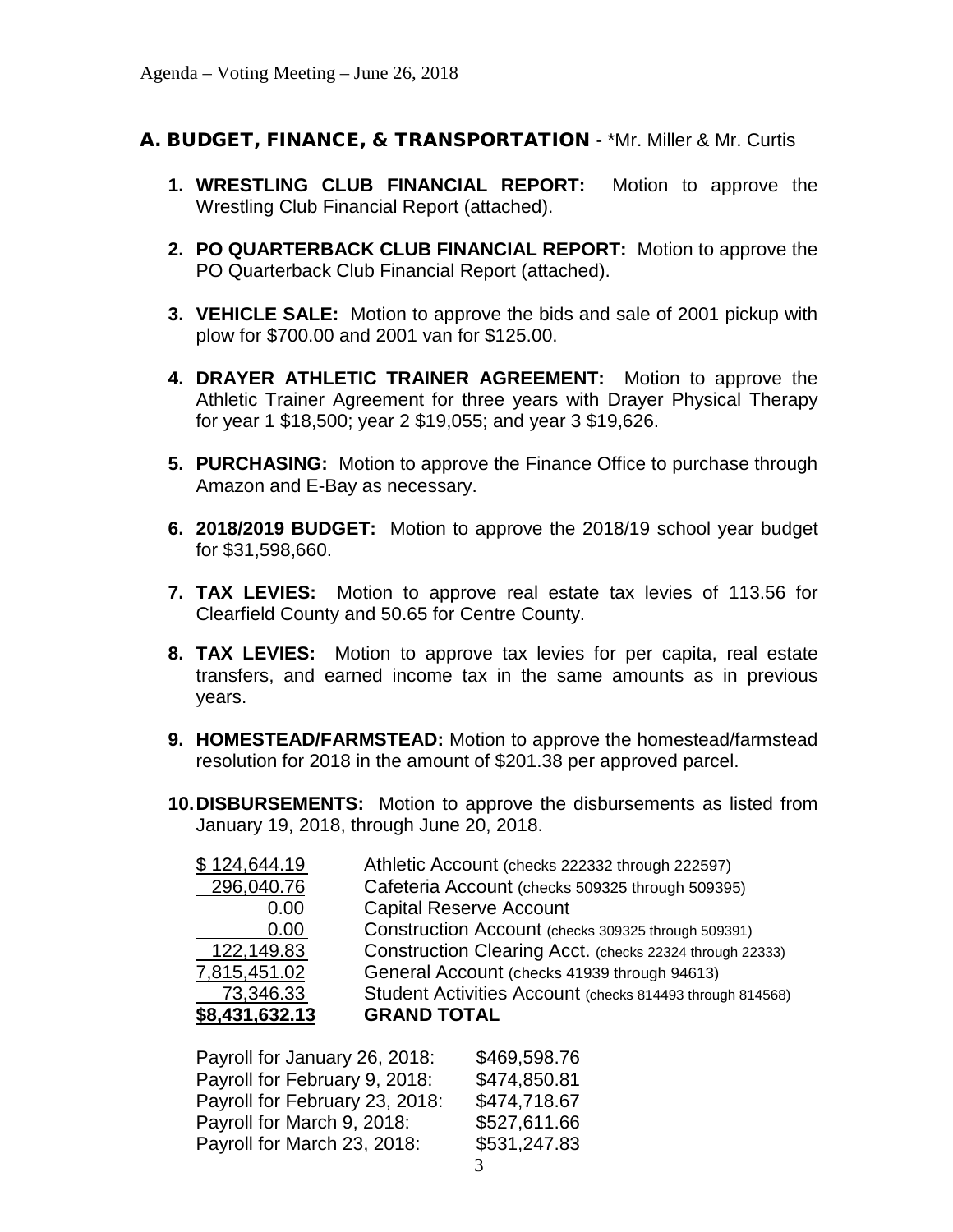| \$474,067.19 |
|--------------|
| \$468,804.42 |
| \$34,949.06  |
| \$471,637.22 |
| \$605.25     |
| \$486,013.18 |
| \$505,526.97 |
| \$500,227.07 |
|              |

### **B.** BUILDING AND GROUNDS - \*Mr. Curtis & Ms. McGee

- **1. FACILITY USE AGREEMENT:** Motion to approve the Facility Use Agreement between Philipsburg-Osceola Area School District and the American Red Cross, effective until either party ends agreement with written notice.
- **2. DONATE EQUIPMENT:** Motion to donate/disperse four non-functional stationary game bikes that were donated by the YMCA.
- **3. DONATE EQUIPMENT:** Motion to donate/disperse 18 old mounted TVs with VCR's.
- **4. DONATE JUICE GLASSES:** Motion to donate/disperse old plastic juice glasses from the Middle School kitchen.
- C. COMMUNITY RELATIONS \*Mr. Jeffries & Mr. Miller

### D. CURRICULUM, INSTRUCTION & ASSESSMENT - \*Mrs. Lamb, Mrs. Bush

- **1. GRADUATION REQUIREMENTS:** Motion include the following graduation requirements beginning with 2018/2019 sophomores.
	- **a. VISIT ONE COLLEGE:** Visit one college during grades 9 12. POASD will provide transportation for the group class visit. Provide a project or paper about the information that the student obtains from the trip.
	- **b. TOUR CCCTC:** Tour the CCCTC once during grades 9 12. POASD will take students to CCCTC for the group class visit. Provide a project or paper about the information that the student obtains from the trip.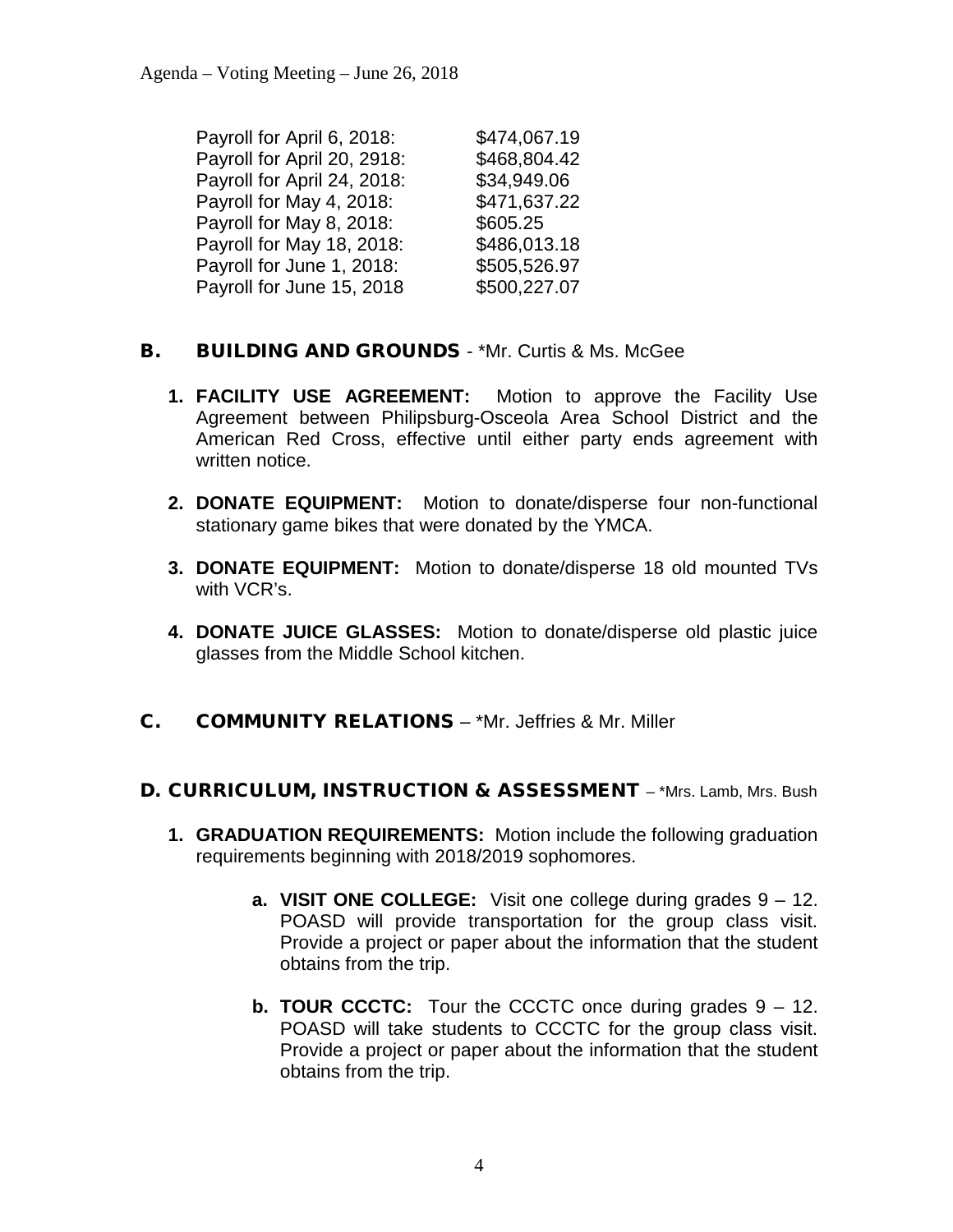- **2. AFFILIATION AGREEMENT:** Motion to approve the Affiliation Agreement between Philipsburg-Osceola Area School District and Lock Haven University, expiring on May 31, 2023.
- **3. AFFILIATION AGREEMENT:** Motion to approve the Affiliation Agreement between Philipsburg-Osceola Area School District and Penn State University, effective for one year from signature date.
- **4. DISTRIBUTE/DISPOSE OF OLD MANUALS:** Motion to distribute or dispose of old editions of Springboard student manuals published by CollegeBoard.
- **5. APPROVE STUDENT HANDBOOK:** Motion to approve the POMS Student Handbook for the 2018/2019 school year (attached).
- **6. FIELD TRIP REQUESTS:** Motion to approve the field trip requests as presented.
- E. PERSONNEL COMMITTEE \*Mrs. Bush & Mrs. Lamb
	- **1. RESCIND MOTION:** Motion to rescind motion E-19 from the May 22, 2018, Agenda to transfer Amanda Wallace as the 215 day, 5.75 hour Administrative Assistant – Director of Special Education/Central Registration/Tax Collection Secretary at the Administrative Office, effective July 1, 2018.
	- **2. TRANSFER:** Motion to transfer Amanda Wallace from a 5.75 hour Special Education Instructional Assistant at Philipsburg Elementary to a 215 day, 5.75 hour Administrative Assistant – Director of Special Education/Central Registration/Tax Collection Secretary at the Administrative Office, effective July 1, 2018.
	- **3. RESCIND MOTION:** Motion to rescind motion E-23 from the May 22, 2018, Agenda to transfer Mindy Thompson as a 180 day, 6.0 hour, Special Education Instructional Assistant at Philipsburg Elementary School, effective August 27, 2018.
	- **4. TRANSFER:** Motion to transfer Mindy Thompson from a 5.75 hour Special Education Instructional Assistant at Philipsburg Elementary to a 6.0 hour, Special Education Instructional Assistant at Philipsburg Elementary, effective beginning the 2018/2019 school year.
	- **5. RESCIND MOTION:** Motion to rescind motion E-24 from the May 22, 2018, Agenda to transfer Mindy Shady as a 180 day, 6.0 hour, Special Education Instructional Assistant at Philipsburg Elementary, effective August 27, 2018.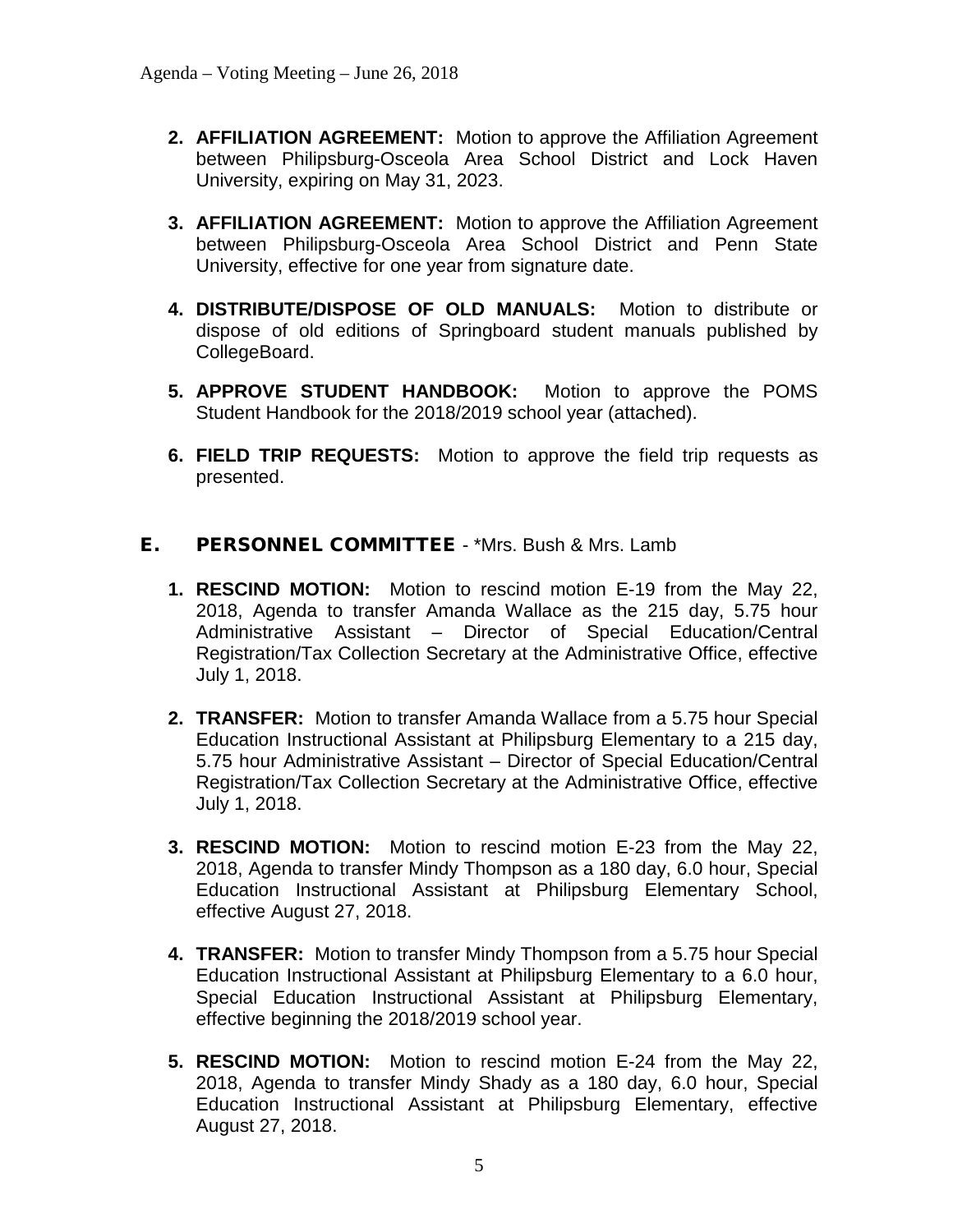- **6. TRANSFER:** Motion to transfer Mindy Shady from a 5.75 hour Special Education Instructional Assistant at Philipsburg Elementary to a 6.0 hour, Special Education Instructional Assistant at Philipsburg Elementary, effective beginning the 2018/2019 school year.
- **7. HIRE:** Motion to hire Tammie Winters as a 4.5 hour Special Education Instructional Assistant at Osceola Mills Elementary, effective beginning the 2018/2019 school year.
- **8. TRANSFER:** Motion to transfer Kimberly Fluke from a 4.5 hour Special Education Instructional Assistant at Philipsburg Elementary to a 5.75 hour Special Education Instructional Assistant at Philipsburg Elementary, effective beginning the 2018/2019 school year.
- **9. TRANSFER:** Motion to transfer Kimberly Houchins from a 4.5 hour Special Education Instructional Assistant at Philipsburg Elementary to a 5.75 hour Special Education Instructional Assistant at Philipsburg Elementary, effective beginning the 2018/2019 school year.
- **10.TRANSFER:** Motion to transfer Dana Voigt from a 4.5 hour Special Education Instructional Assistant at Philipsburg Elementary to a 5.75 hour Special Education Instructional Assistant at Philipsburg Elementary, effective beginning the 2018/2019 school year.
- **11.POST:** Motion to post two (2) 4.5 hour Special Education Instructional Assistant positions at Philipsburg Elementary, posting retroactive to June 5, 2018.
- **12.HIRE:** Motion to hire Maria Irwin as a 5.75 hour Special Education Instructional Assistant at Philipsburg Elementary, effective beginning the 2018/2019 school year.
- **13.HIRE:** Motion to hire Kimberly Freeman as a 4.5 hour special education Instructional Assistant at Philipsburg Elementary, effective beginning the 2018/2019 school year.
- **14.HIRE:** Motion to hire Denise Ralston as a 4.5 hour special education Instructional Assistant at Philipsburg Elementary, effective beginning the 2018/2019 school year.
- **15.POST:** Motion to post two summer Driver's Education positions, posting retroactive to May 25, 2018.
- **16.DRIVERS' EDUCATION:** Motion to hire Jeff Vroman and Roy Warlow as summer Driver's Education instructors for the 2018/2019 school year.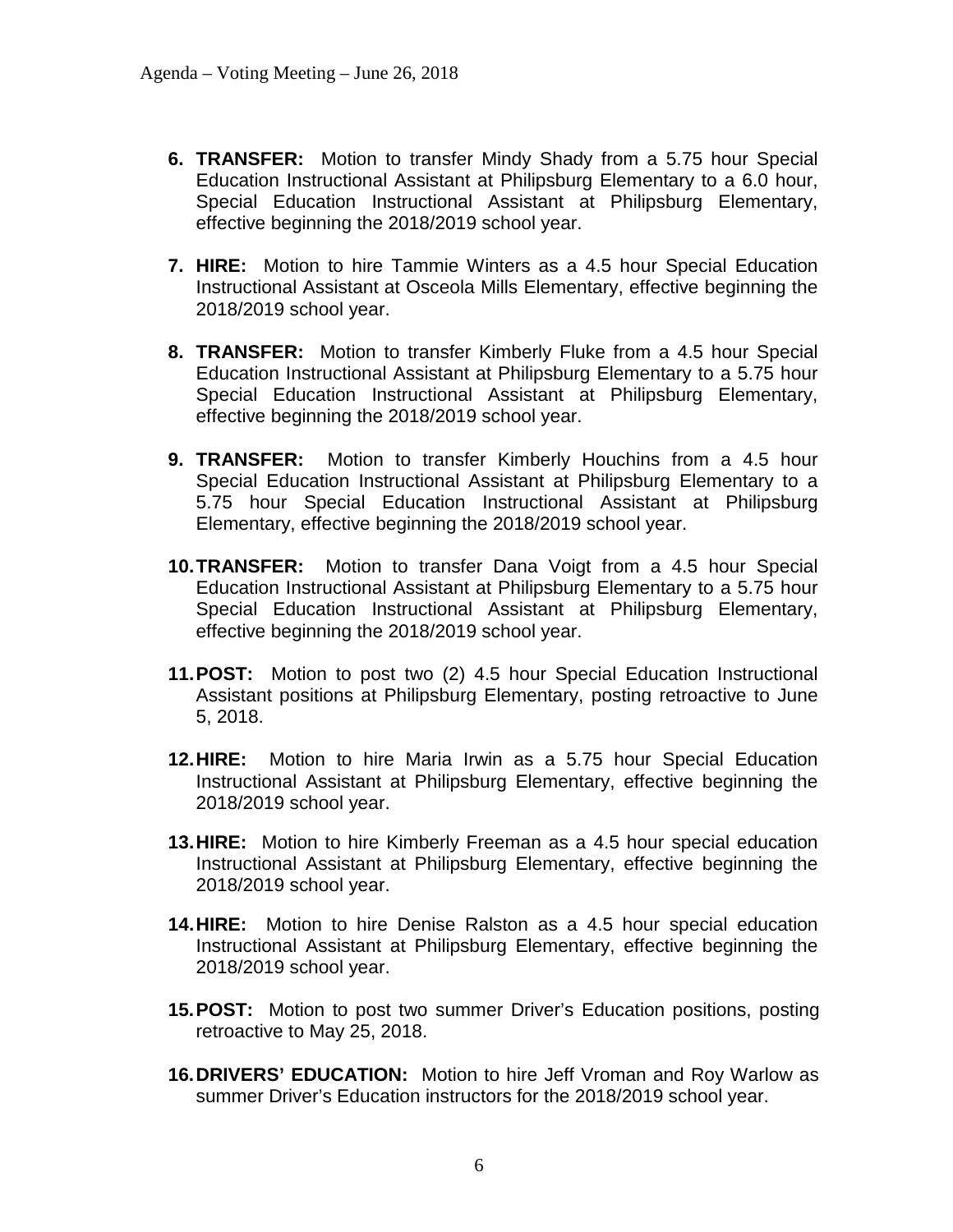- **17.SUMMER SCHOOL TEACHER:** Motion to hire the following Summer School teachers for the 2018/2019 school year: Dionne Martell, Angela Michaels, Jennifer McDonald, Bill Stadtmiller, and Beth Wardo.
- **18.CUSTODIAN SUBSTITUTES:** Motion to hire the following custodian substitutes: Michele Dillon and Wilma Foster, effective June 4, 2018; Christina Williams, effective June 5, 2018, and Sue Winters, effective June 14, 2018.
- **19.ACT 93 AGREEMENTS:** Motion to replace the current ACT 93 Agreements with the updated ACT 93 Agreements, effective July 1, 2018, through June 30, 2023.
- **20.SCHOOL OFFICER EMPLOYMENT AGREEMENT:** Motion to approve the Employment Agreement between the Philipsburg-Osceola Area School District and the School Officers, effective July 1, 2018.
- **21.SCHOOL OFFICER:** Motion to hire Michael Troxell as a School Officer, effective beginning the 2018/2019 school year.
- **22.SALARY INCREASE:** Motion to approve Kim Torres for a 3% salary increase, effective beginning the 2018/2019 school year.
- **23.UNPAID DAY:** Motion to approve a request from a teacher for an unpaid day on May 18, 2018, due to exhausting all sick and personal days.
- **24.UNPAID DAY:** Motion to approve a request from a part-time paraprofessional for an unpaid day on May 22, 2018, due to exhausting all sick and personal days.
- **25.UNPAID DAYS:** Motion to approve a request from a part-time paraprofessional for unpaid days on May 22, 23, 29, and 30, 2018, due to exhausting all sick and personal days.
- **26.UNPAID DAY:** Motion to approve a request from a part-time paraprofessional for one-half unpaid day on May 24, 2018, due to exhausting all sick and personal days.
- **27.UNPAID DAYS:** Motion to approve a request from a part-time paraprofessional for unpaid days on May 24, 25, 29, 30, and 31, 2018, due to exhausting all sick and personal days.
- **28.UNPAID DAYS:** Motion to approve a request from a part-time custodian for unpaid days on September 27 and 28, 2018, due to exhausting all personal days and sick days cannot be used for reason requested.